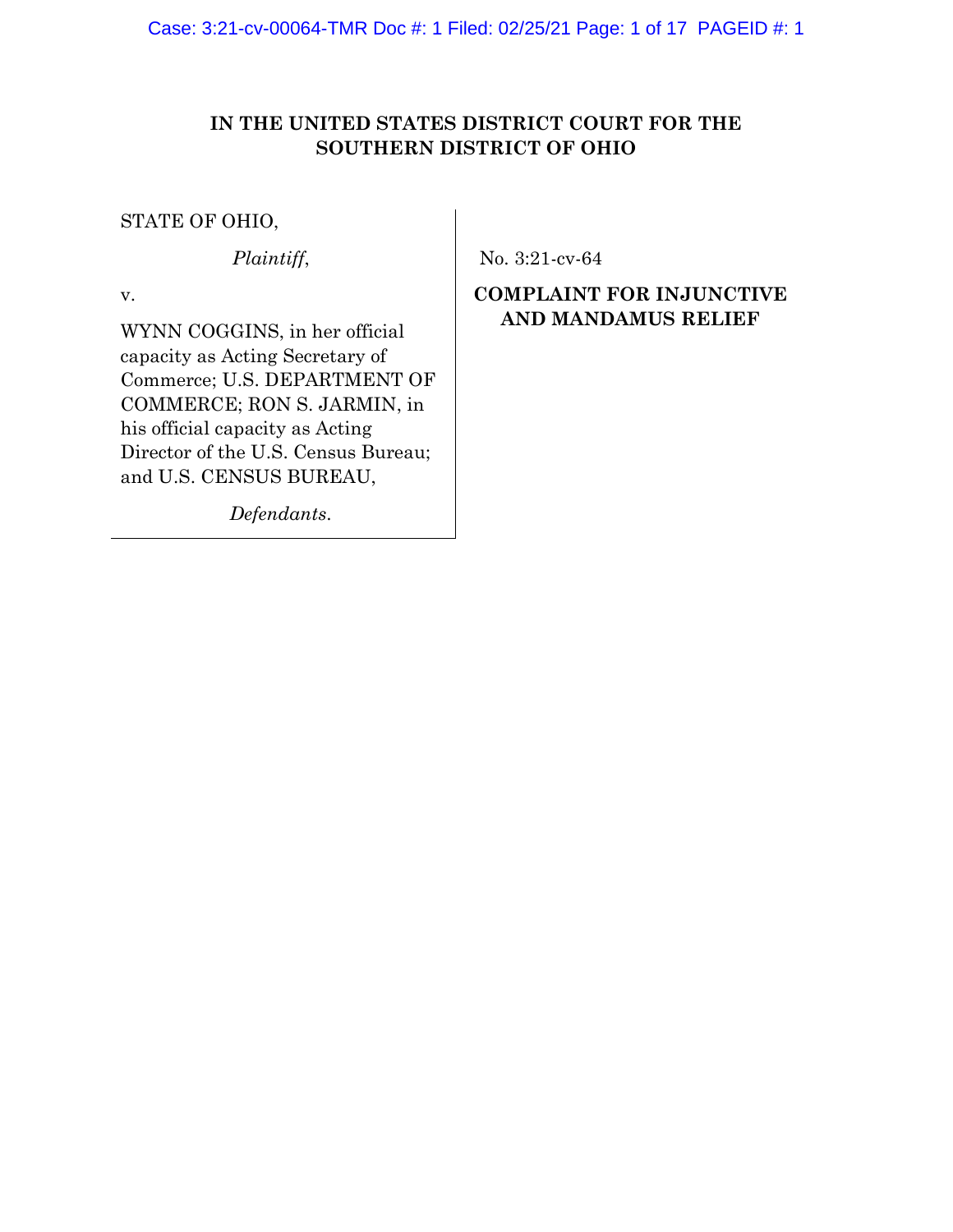#### **INTRODUCTION**

1. This suit challenges the decision of the Census Bureau, a component of the Department of Commerce, to unlawfully ignore the statutory deadline for providing census population data to the States. *See* 13 U.S.C. §141(c). The Secretary of Commerce, who oversees the Census Bureau, must tabulate and report population data to the States "as expeditiously as possible" following the census, and "*in any event*" no later than one year after the decennial census date. *Id*. (emphasis added). Because the decennial census date was April 1, 2020, the date by which data must be given to the States under  $\S 141(c)$  is March 31, 2021. Despite this legally binding deadline, the Census Bureau announced it would not give the States the redistricting data by March 31, and that it would instead submit data to the States by September 30, 2021. In other words, it announced that the Acting Secretary would not fulfill her obligation to share this data with the States by the March 31 deadline.

2. This delay means that the decennial census data will not be available to the State of Ohio as it works to complete its redistricting process by constitutionally prescribed deadlines. The commission charged with determining the state legislative districts, for example, must finalize its work by September 1, 2021. The unavailability of decennial census data irreparably harms the State: the Ohio Constitution *requires* the State to use decennial census data during redistricting if that data is available, and allows the use of alternative data sources only as a secondbest option. By blocking the State from conducting redistricting using decennial census data, the Census Bureau's decision prevents the State from conducting redistricting in the constitutionally preferred manner.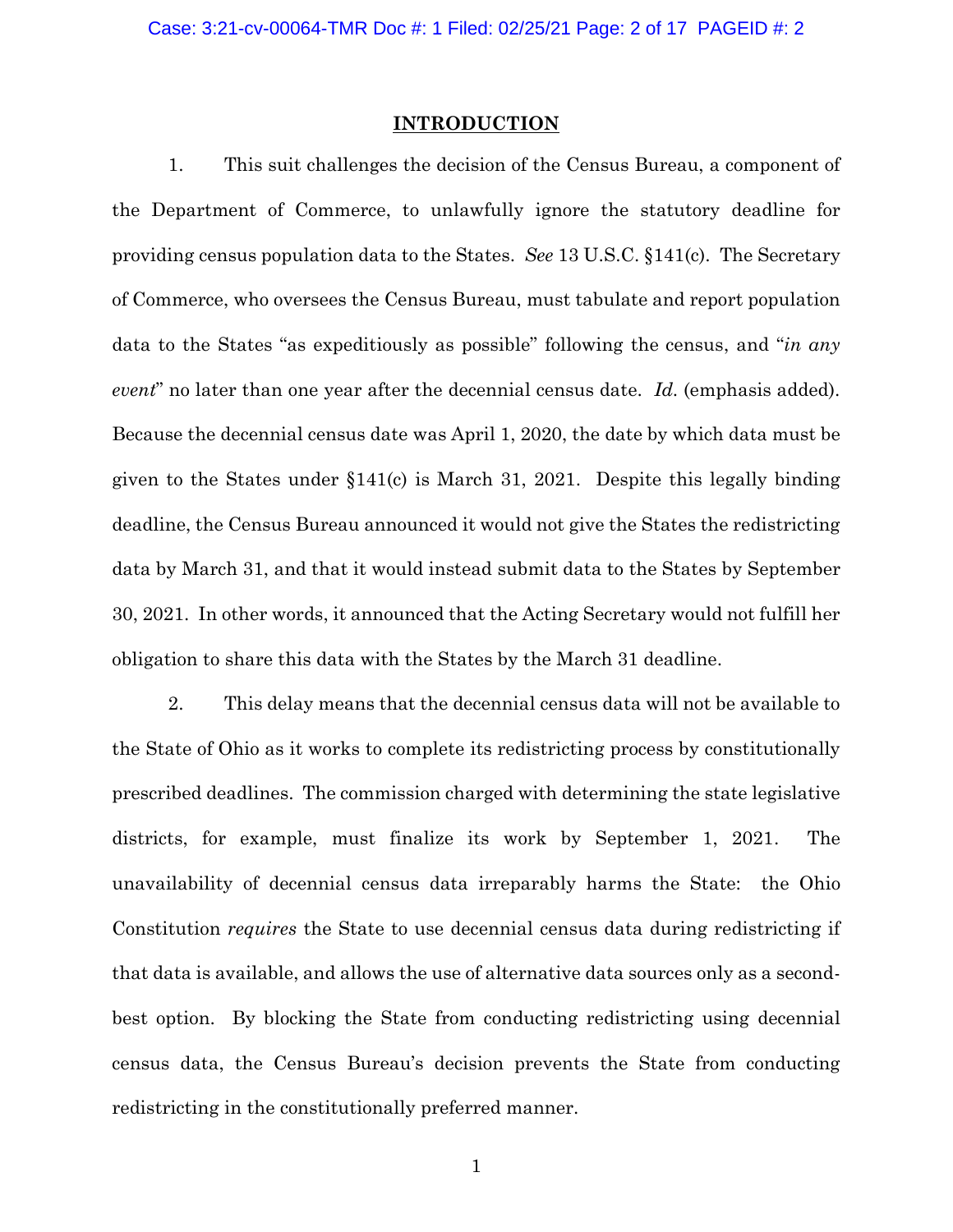### Case: 3:21-cv-00064-TMR Doc #: 1 Filed: 02/25/21 Page: 3 of 17 PAGEID #: 3

3. The State of Ohio seeks declaratory relief affirming that the defendants' actions violate 13 U.S.C. § 141(c) and the Administrative Procedure Act. The State of Ohio additionally requests that this Court: (1) set aside the Census Bureau's unlawful decision; and (2) issue an injunction either prohibiting the defendants from delaying the release of Ohio's redistricting data beyond March 31, 2021, or else requiring the defendants to provide the State with Ohio's population data at the earliest date this Court deems equitable. Alternatively, the State of Ohio seeks a writ of mandamus requiring the Secretary to meet the statutory March 31 deadline. This relief will allow the State to finalize legislative maps consistent with the strictures of the Ohio Constitution.

## **JURISDICTION AND VENUE**

4. This Court has subject matter jurisdiction under 28 U.S.C. §1331, §1361, and §§2201–02.

5. Venue is proper in this judicial district under 28 U.S.C. §1391(b)(2) and  $(e)(1)$ .

### **PARTIES**

### **I. Plaintiff**

6. Plaintiff, the State of Ohio is a sovereign state of the United States of America.

7. The State is aggrieved by the defendants' actions and has standing to bring this action because the defendants' decision damages the State's sovereign and proprietary interests, including by interfering with the administration of the State's constitutionally required redistricting process.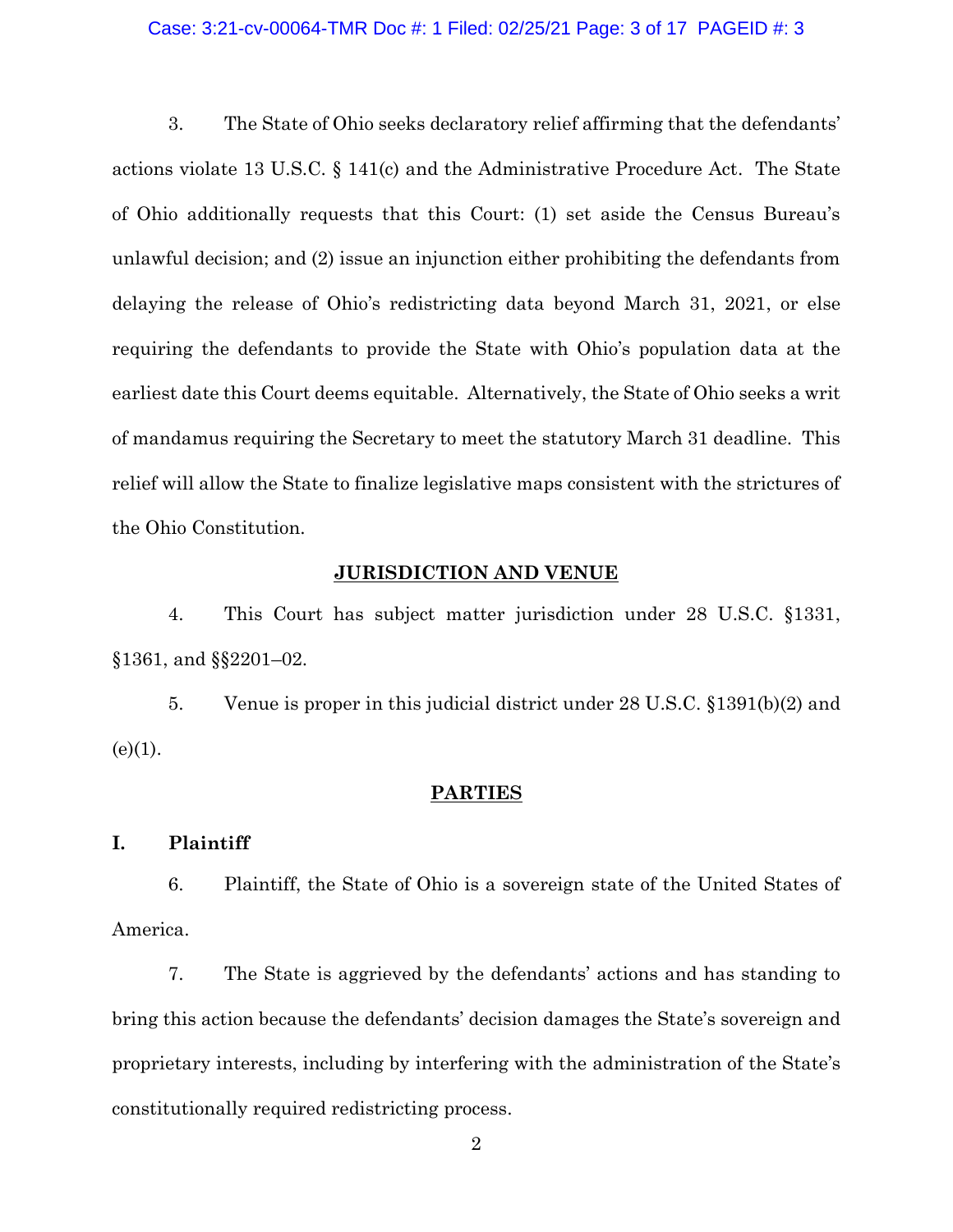## **II. Defendants**

8. Defendant Wynn Coggins is the Acting Secretary of the U.S. Department of Commerce and is sued in her official capacity. Acting Secretary Coggins oversees the U.S. Department of Commerce and the Census Bureau. Congress has given the Secretary of Commerce responsibility for carrying out the decennial census. 13 U.S.C. §141(a).

9. Defendant U.S. Department of Commerce is a cabinet agency within the Executive Branch responsible for administering the decennial census.

10. Defendant Ron S. Jarmin is the Acting Director of the U.S. Census Bureau and is sued in his official capacity.

11. Defendant U.S. Census Bureau is an agency within the Department of Commerce responsible for planning and administering the decennial census. 13 U.S.C. §2.

## **FACTUAL ALLEGATIONS**

## **I. Legal Requirements Pertaining to the Census**

12. Article I, section 2, clause 3 of the U.S. Constitution vests in Congress the responsibility to direct the taking of a decennial census.

13. Through the Census Act, Congress has vested the Secretary of Commerce with authority to carry out the decennial census. The Census Act provides that the Secretary of Commerce "shall, in the year 1980 and every 10 years thereafter, take a decennial census of population as of the first day of April of such year, which date shall be known as the 'decennial census date.'" 13 U.S.C. §141(a). "The Secretary is aided in that task by the Census Bureau, a statistical agency housed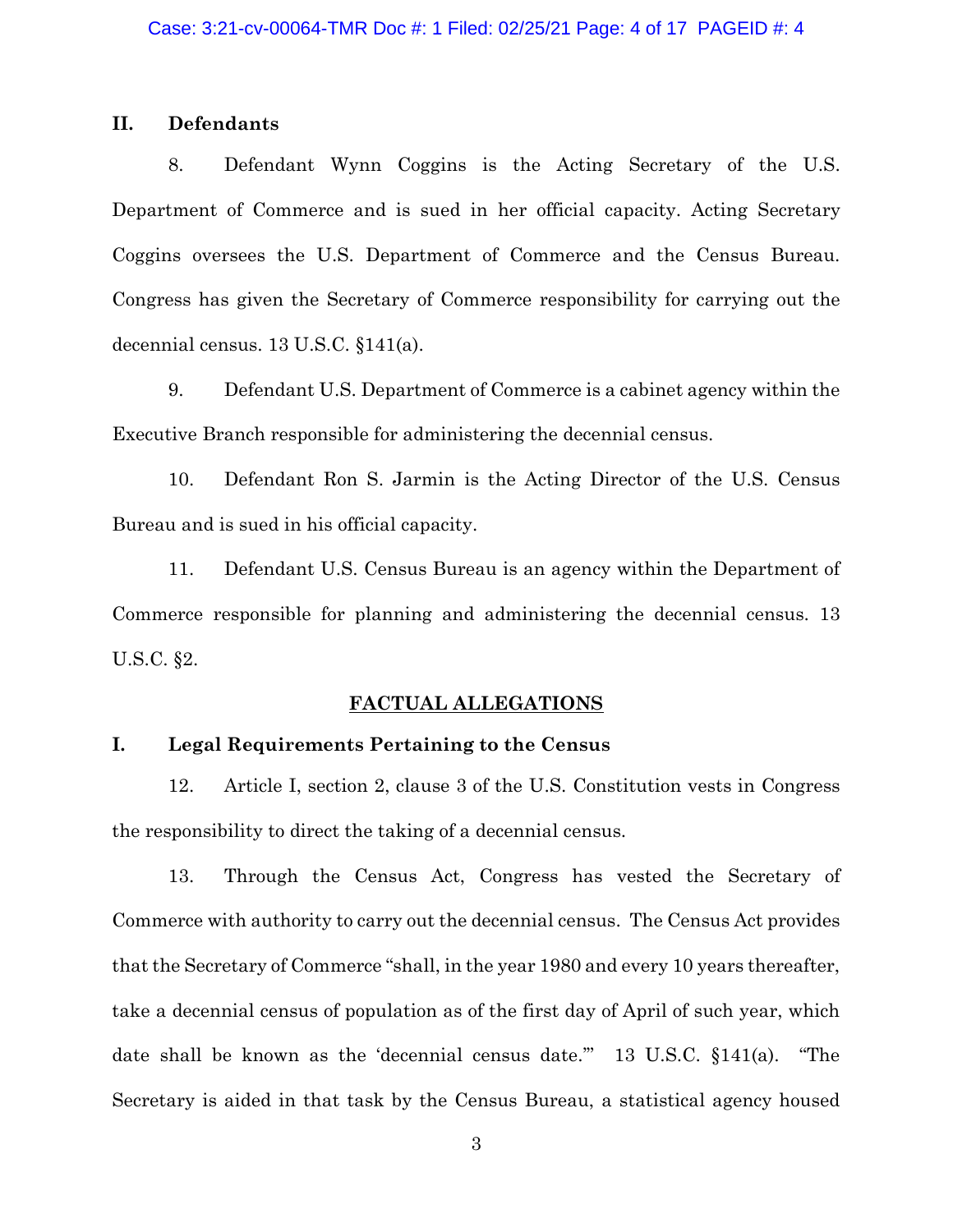### Case: 3:21-cv-00064-TMR Doc #: 1 Filed: 02/25/21 Page: 5 of 17 PAGEID #: 5

within the Department of Commerce." *Dep't of Commerce v. New York*, 139 S. Ct. 2551, 2561 (2019); *see also* 13 U.S.C. §2.

14. In 1975, Congress passed Public Law 94-171, codified at 13 U.S.C. §141(c), to require the Secretary of Commerce, as aided by the Census Bureau, to provide States the opportunity to request and receive census population data in small geographic areas, which would aid the States in legislative redistricting. 13 U.S.C.  $$141(c)$ .

15. The "decennial census date" is defined as April 1 of every year that ends in the numeral 0. 13 U.S.C. §141(a). April 1, 2020, is the decennial census date relevant here.

16. Following the decennial census date, 13 U.S.C. §141(c) sets a clear, oneyear limit for the Secretary, aided by the Census Bureau, to complete her work: population tabulations "shall, *in any event*, be completed, reported, and *transmitted to each respective State within one year after the decennial census date*." 13 U.S.C. §141(c) (emphasis added).

17. The Census Bureau recognizes it has a "legal requirement" to send population data to the States "within a year following Census Day." *Redistricting File (Public Law 94-171) Dataset*, U.S. CENSUS BUREAU (Feb. 3, 2011), https://www.census.gov/data/datasets/2010/dec/redistricting-file-pl-94-171.html.

18. This binding legal deadline is March 31, 2021—that is the last date to provide the data "within one year after the decennial census date" of April 1, 2020. 13 U.S.C. §141(c).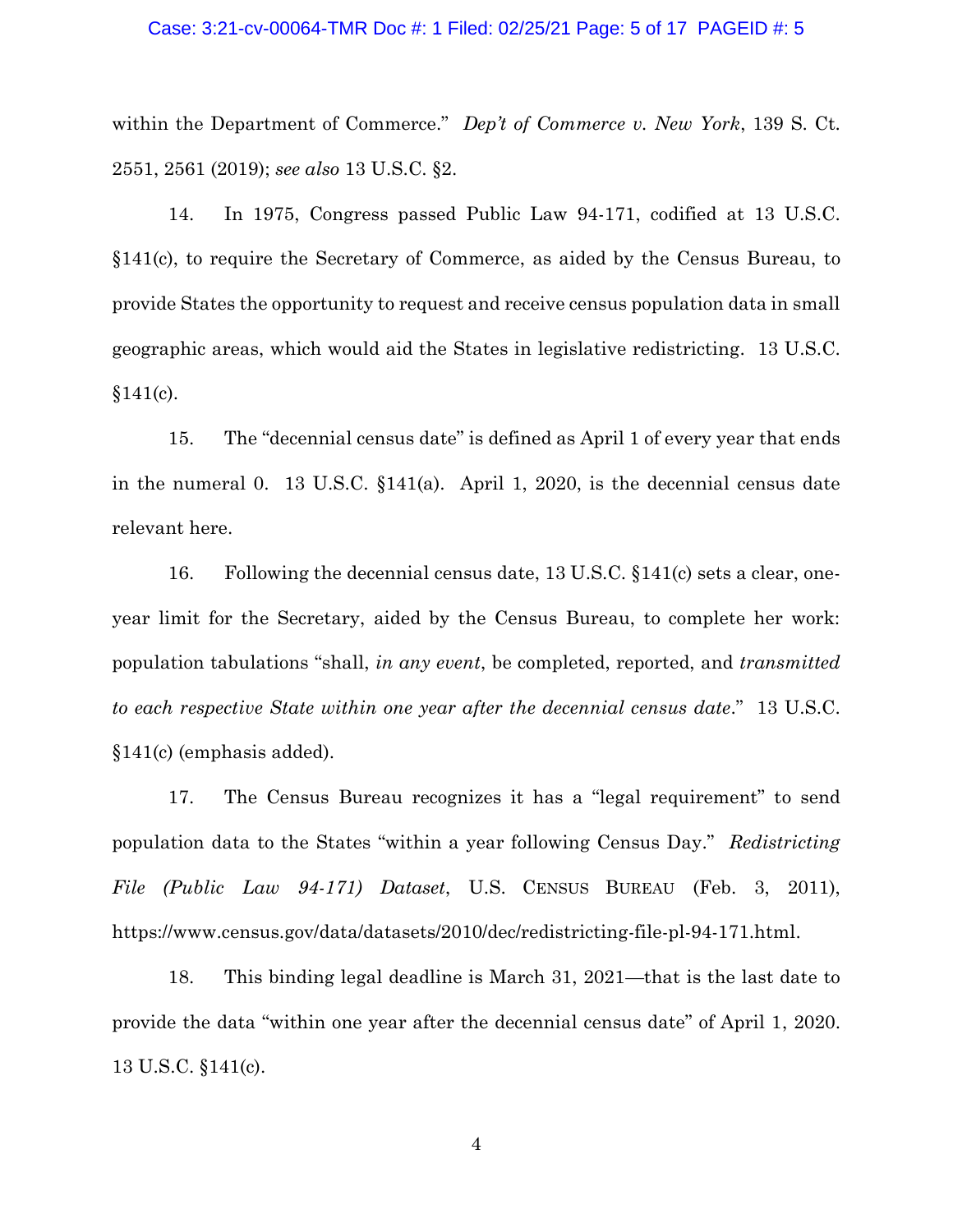# **II. The Census Bureau Unilaterally Amended the Deadline Imposed by §141(c).**

19. On February 12, 2021, the Census Bureau announced, in what this Complaint will call the "February 12 Decision," that it would not comply with the March 31 deadline.

20. The Bureau announced that it had "been able to finalize a schedule for the redistricting data" and that it would not deliver redistricting data to any State until September 30, 2021. James Whitehorne, *Timeline for Releasing Data*, U.S. CENSUS BUREAU (Feb. 12, 2021), http://bit.do/fNNHR (attached as Exhibit 1).

21. The Census Bureau explained "COVID-19 delayed census operations significantly." The Census Bureau also explained that its focus on delivering apportionment data to the President "has delayed some of the processing activities necessary to generate the redistricting counts." James Whitehorne, *Timeline for Releasing Data*, U.S. CENSUS BUREAU (Feb. 12, 2021), http://bit.do/fNNHR.

22. Instead of delivering redistricting data to States on a staggered basis as planned (starting on February 18, 2021, and finishing on March 31, 2021), the Census Bureau determined it would provide redistricting data to all States on one date by September 30, 2021. James Whitehorne, *Timeline for Releasing Data*, U.S. CENSUS BUREAU (Feb. 12, 2021), http://bit.do/fNNHR. The Bureau's press release announcing the delay stated: "Different from previous censuses, the Census Bureau will deliver the data for all states at once, instead of on a flow basis." *Press Release: Census Bureau Statement on Redistricting Data Timeline*, U.S. CENSUS BUREAU (Feb. 12, 2021), http://bit.do/fNNHY (attached as Exhibit 2).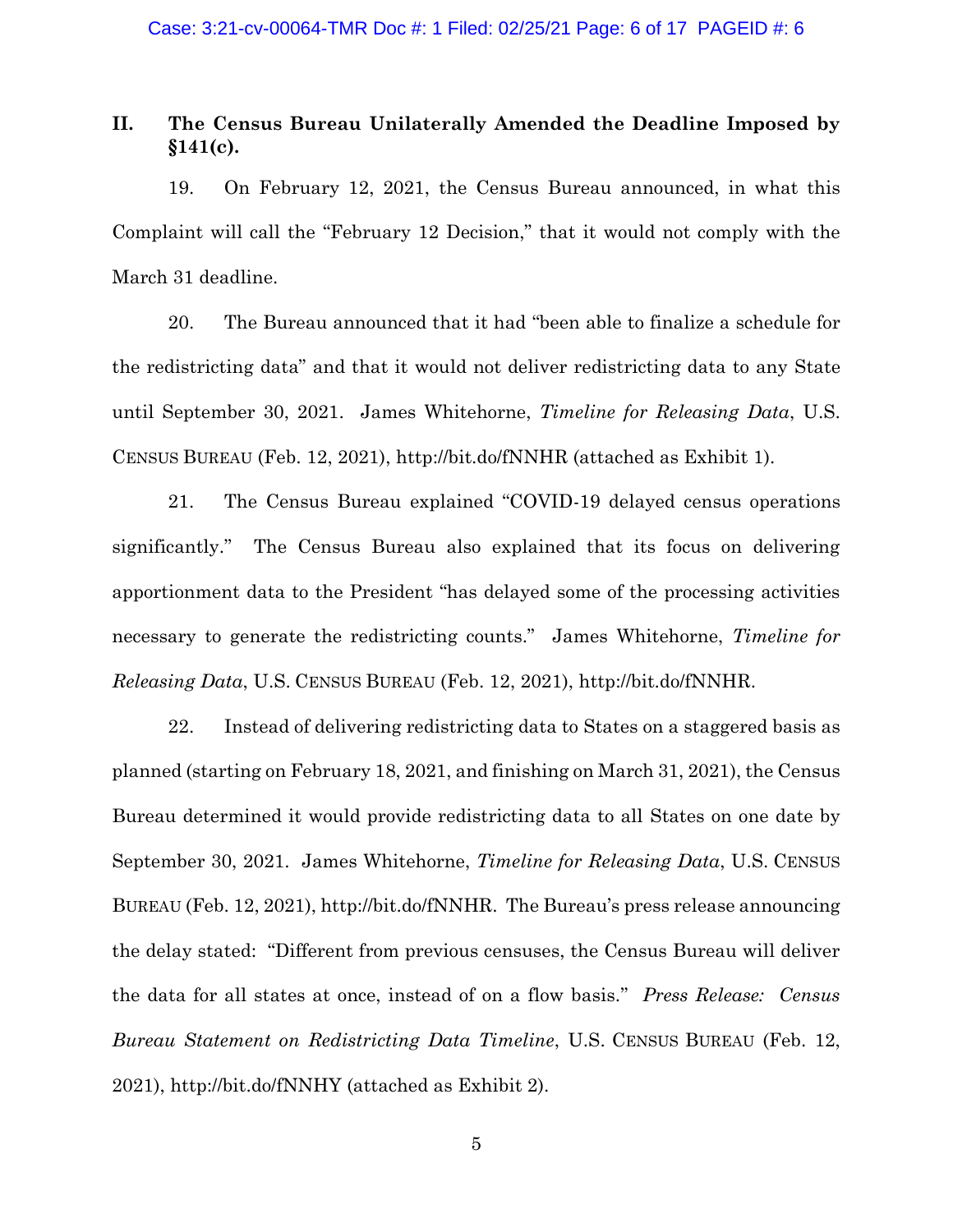### Case: 3:21-cv-00064-TMR Doc #: 1 Filed: 02/25/21 Page: 7 of 17 PAGEID #: 7

23. The Census Bureau admitted it was "acutely aware of the difficulties that this delayed delivery of the redistricting data will cause some states," given the "statutory or even state constitutional deadlines and processes" binding some States. James Whitehorne, *Timeline for Releasing Data*, U.S. CENSUS BUREAU (Feb. 12, 2021), http://bit.do/fNNHR.

24. The Census Bureau's justifications for delay—to "ensure" the delivery of "high-quality fit-for-use data products;" to "[c]omplete delivery to all states several weeks earlier than the last states would have otherwise received it;" and to "[b]etter manage the production process"—did not explain why the Bureau rejected alternatives less damaging to certain States, including releasing data early to the States facing earlier redistricting obligations. James Whitehorne, *Timeline for Releasing Data*, U.S. CENSUS BUREAU (Feb. 12, 2021), http://bit.do/fNNHR.

25. The February 12 Decision solidified public concern about the States' ability to properly complete their redistricting processes prior to primaries and regular elections for the November 2022 cycle. *See, e.g.*, Hansi Lo Wang, *6-Month Delay in Census Redistricting Data Could Throw Elections Into Chaos*, NPR (Feb. 12, 2021), http://bit.do/fNEJ8.

## **III. Ohio has adopted state constitutional measures to prevent partisan gerrymandering.**

26. To establish a more bipartisan, transparent redistricting process, voters in Ohio overwhelmingly approved two constitutional amendments, in 2015 and 2018, amending the procedures for drawing state legislative districts and federal congressional districts. *See 2015 Official Election Results*, OHIO SECRETARY OF STATE,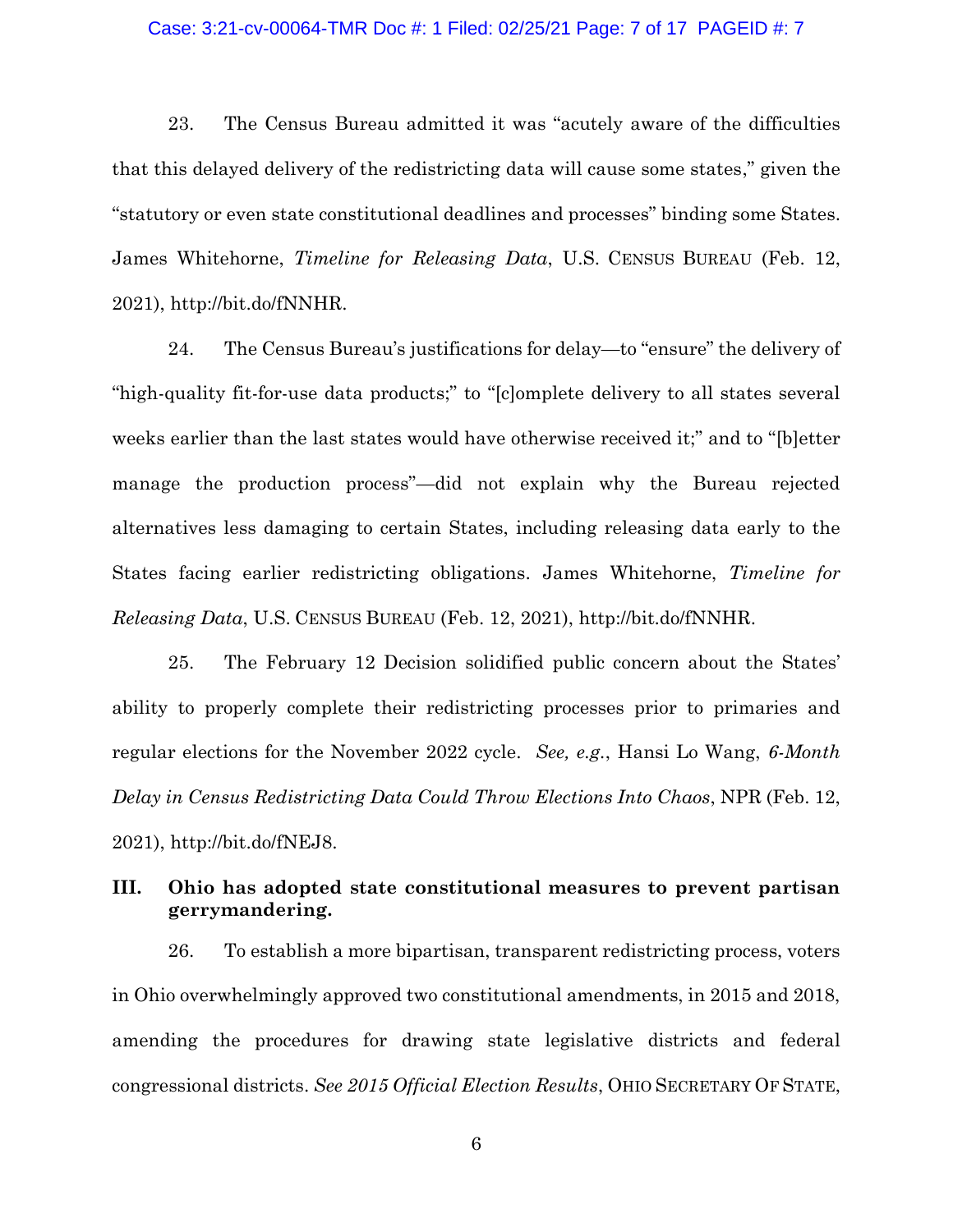#### Case: 3:21-cv-00064-TMR Doc #: 1 Filed: 02/25/21 Page: 8 of 17 PAGEID #: 8

https://www.ohiosos.gov/globalassets/elections/2015/general/officialsummary.xlsx (last visited Feb. 25, 2021); *2018 Official Election Results*, OHIO SECRETARY OF STATE, https://www.ohiosos.gov/globalassets/elections/2018/pri/summaryissues.xlsx (last visited Feb. 25, 2021).

27. Today, Article XI of Ohio's Constitution establishes a bipartisan, transparent process for drawing Ohio General Assembly districts. The bipartisan, seven-member Ohio Redistricting Commission is "responsible for the redistricting of this state for the general assembly." *Id*., §1(A). The Commission must adopt a district plan no later than "the first day of September of a year ending in the numeral one." *Id.*, §1(C). Before doing so, the Commission "shall conduct a minimum of three public hearings across the state to present the proposed plan and shall seek public input." *Id*. The Commission may approve a map only if it receives the "affirmative vote of four members of the commission, including at least two members of the commission who represent each of the two largest political parties represented in the general assembly." *Id*., §1(B)(3).

28. The Ohio Constitution creates a different method for drawing federal congressional districts, under Article XIX of the Ohio Constitution. The General Assembly has until "the last day of September of a year ending in the numeral one" to adopt a congressional map. *Id*., §1(A). By that date, it must secure "the affirmative vote of three-fifths of the members of each house of the general assembly, including the affirmative vote of at least one-half of the members of each of the two largest political parties represented in that house." *Id*. If the General Assembly fails to meet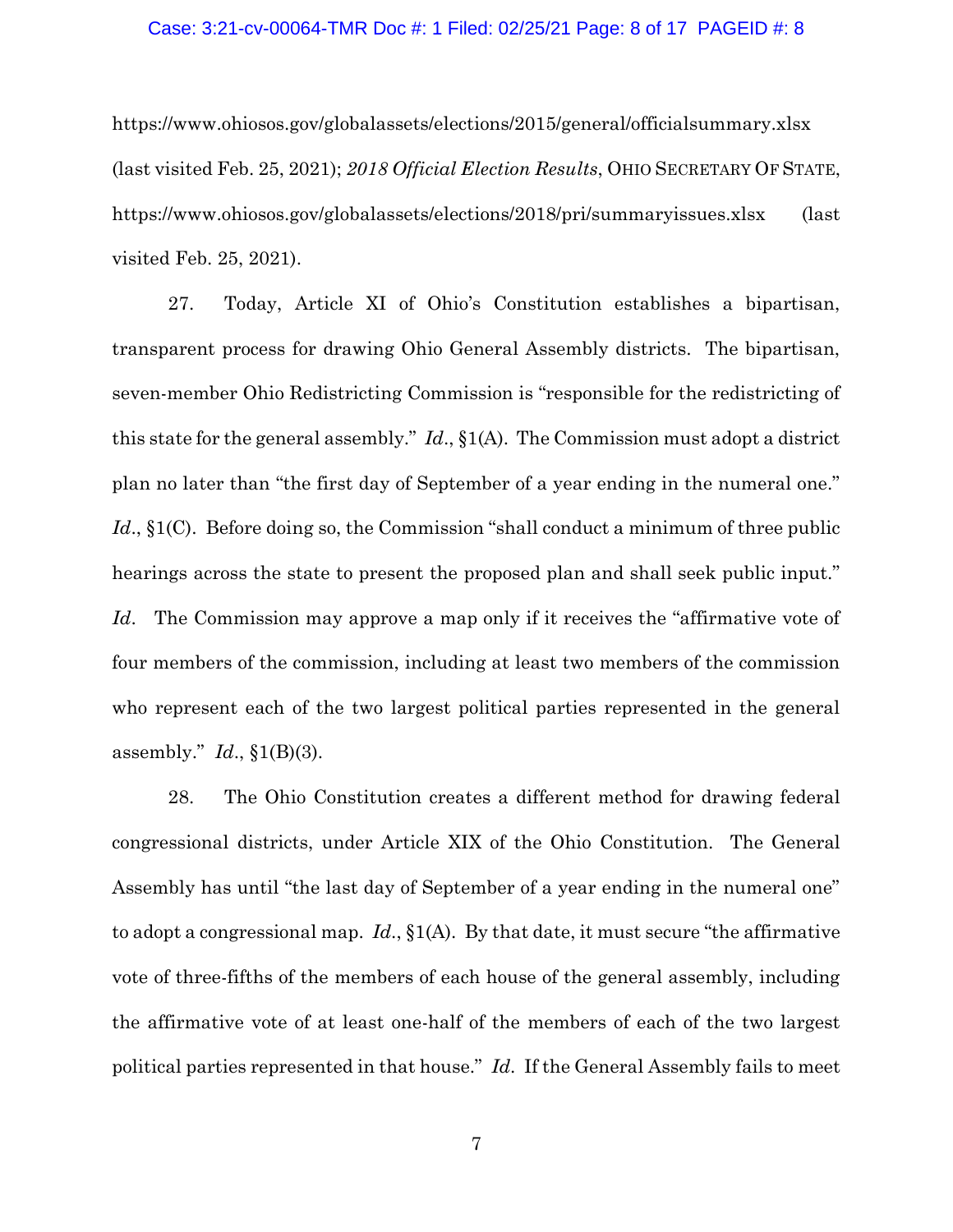### Case: 3:21-cv-00064-TMR Doc #: 1 Filed: 02/25/21 Page: 9 of 17 PAGEID #: 9

that deadline, then the Ohio Redistricting Commission "shall adopt a congressional district plan not later than the last day of October of that year." *Id*., §1(B). It can do so only with "the affirmative vote of four members of the commission, including at least two members of the commission" representing the "two largest political parties represented in the general assembly." *Id*., §1(B). If passed through either of these methods, the federal congressional district plan remains effective for ten years. *Id.*,  $§1(A), §1(B).$ 

29. If the Commission is unable to reach an agreement, then the General Assembly may adopt a plan by the end of November. That plan still must win the "affirmative vote of three-fifths of the members of each house," along with "the affirmative vote of at least one-third of the members of" the two largest parties. *Id*., §1(C). As a fourth option, if the General Assembly is still unable to reach an agreement, it may adopt a plan by the vote of a simple majority of members of each house. *Id*., §1(C)(3). To deter the legislature from relying on this fourth option, the Constitution specifies that any plan adopted through this less-bipartisan method expires after "two general elections for the United States house of representatives." *Id*.

30. These processes outlined in Articles XI and XIX are set to be implemented for the first time this year, based on the population data from the 2020 Census.

31. If the federal decennial census data is unavailable when the time comes to draw new districts, the Ohio Redistricting Commission and the General Assembly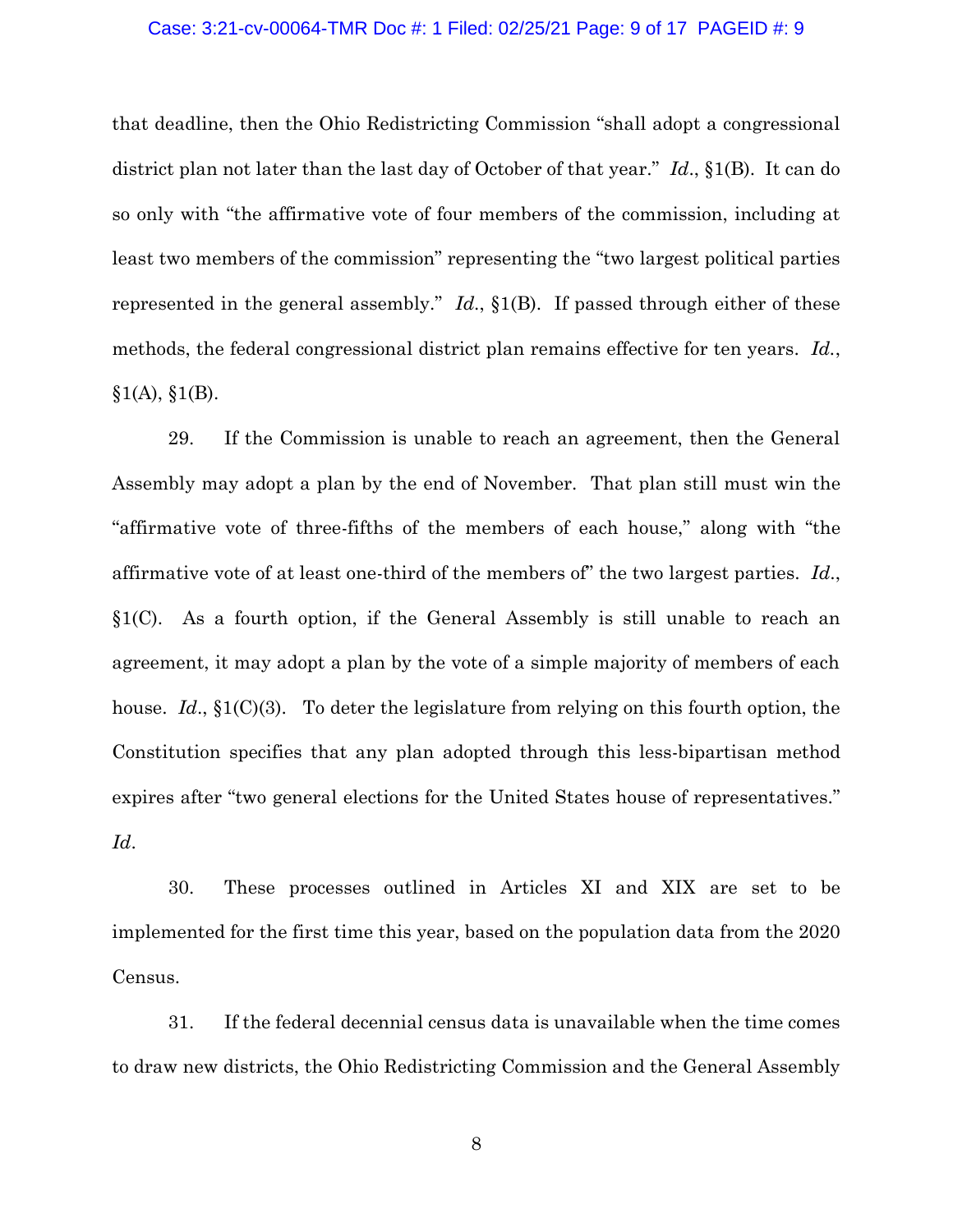#### Case: 3:21-cv-00064-TMR Doc #: 1 Filed: 02/25/21 Page: 10 of 17 PAGEID #: 10

must draw new districts based on the population "determined" on another basis as the General Assembly may direct. Ohio Const., art. XI,  $\S 3(A)$ ; art. XIX,  $\S 2(A)(2)$ .

## **IV. Ohio will suffer injury from the defendants' delay in transmitting redistricting data.**

32. Because the Ohio Redistricting Commission, charged with drawing state legislative districts, must finalize boundaries by September 1 and hold three hearings before doing so, it will be unable to use the decennial census data if redistricting data is not shared with the States substantially in advance of September 30. Instead, it will have to use an alternative source of data as directed by the General Assembly.

33. Similarly, unless the General Assembly, charged with drawing federal congressional districts, receives the data well in advance of September 30, it will not be able to use that data to meet its initial September 30 deadline for passing a congressional map. If the General Assembly misses its September 30 deadline, responsibility for drawing congressional districts shifts to the Ohio Redistricting Commission. Ohio Const., art. XIX, §1(B).

34. The State will be irreparably harmed by the February 12 Decision, because the delayed release of the redistricting data forces the Commission and the General Assembly to either use alternative data or miss their deadlines for acting.

35. The Constitution requires, as a first-best option, that both the Commission and the General Assembly use decennial census data. Ohio Const., art. XI, §3(A); art. XIX, §2(A)(2).

36. The Constitution allows the use of alternative data *only* as a backup in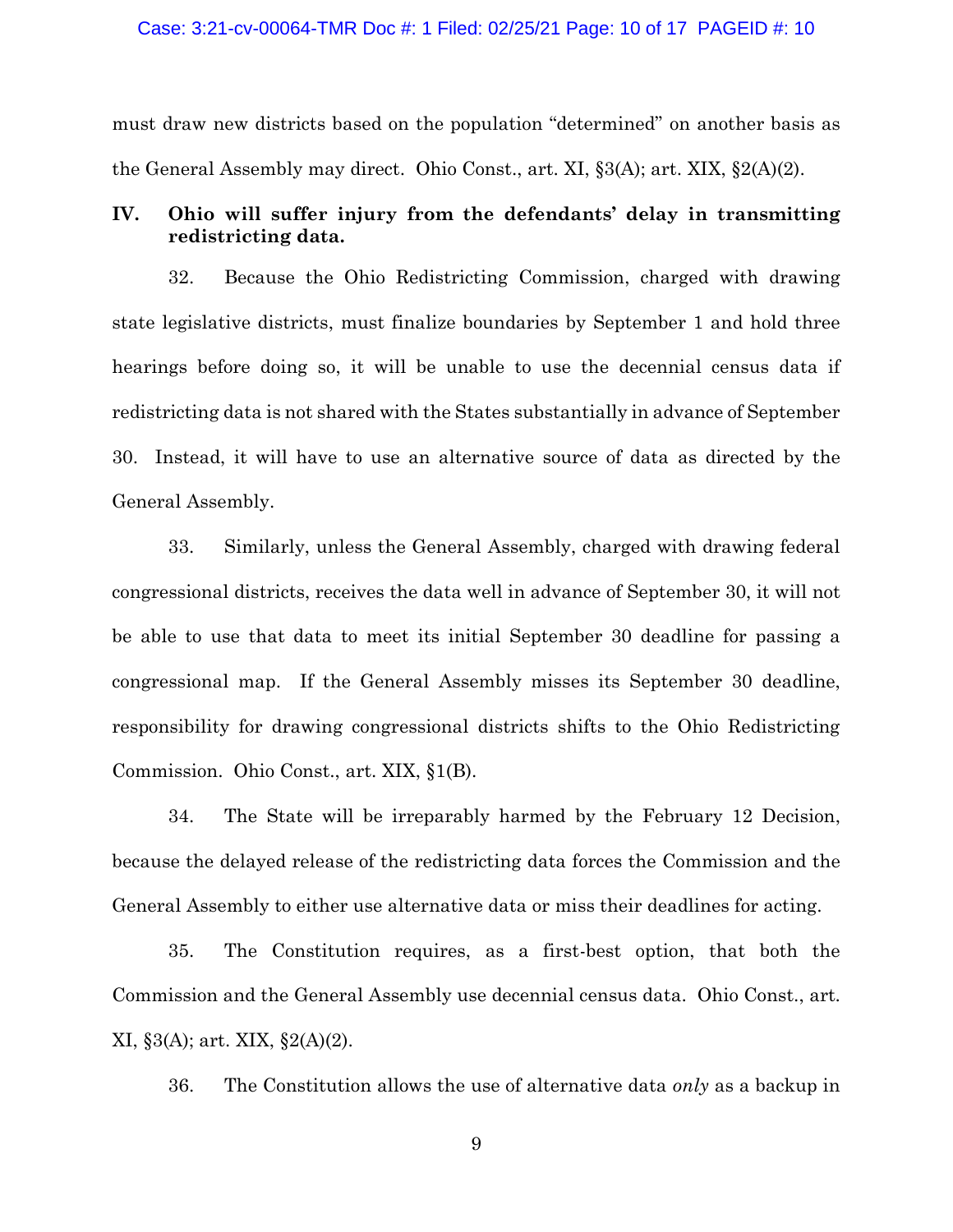#### Case: 3:21-cv-00064-TMR Doc #: 1 Filed: 02/25/21 Page: 11 of 17 PAGEID #: 11

case the census data is "unavailable." Ohio Const., art. XI, §3(A); art. XIX, §2(A)(2).

37. Every time a State is prevented by the federal government from effectuating state law, it suffers a form of irreparable harm. *Abbott v. Perez*, 138 S. Ct. 2305, 2324 (2018); *Maryland v. King*, 133 S. Ct. 1, 3 (2012) (Roberts, C.J., in chambers). Thus, because the February 12 Decision operates to bar the State from effectuating its constitutionally mandated first option for redistricting, the Decision threatens irreparable harm.

38. The February 12 Decision, insofar as it forces the State to use alternative data sources, will also cause irreparable harm by instigating high-stakes debates regarding which data to use and by fanning partisan flames when one data source is eventually chosen, no matter how precise and reliable.

39. By requiring the General Assembly to debate and quickly decide which data to use just before the highly charged redistricting process, the February 12 Decision will undermine the State's significant interest "in protecting public confidence in the integrity and legitimacy of representative government." *Crawford v. Marion Cty. Election Bd.*, 553 U.S. 181, 197 (2008) (op. of Stevens, J.); *see also Mays v. LaRose*, 951 F.3d 775, 787 (6th Cir. 2020).

#### **CLAIMS FOR RELIEF**

## **FIRST CLAIM FOR RELIEF Violation of Census Act, 13 U.S.C. §141(c); U.S. Const. art. II, §3**

## **The February 12 Decision is** *Ultra Vires* **because it Violates the Census Act.**

40. The State incorporates by reference the allegations in the preceding paragraphs.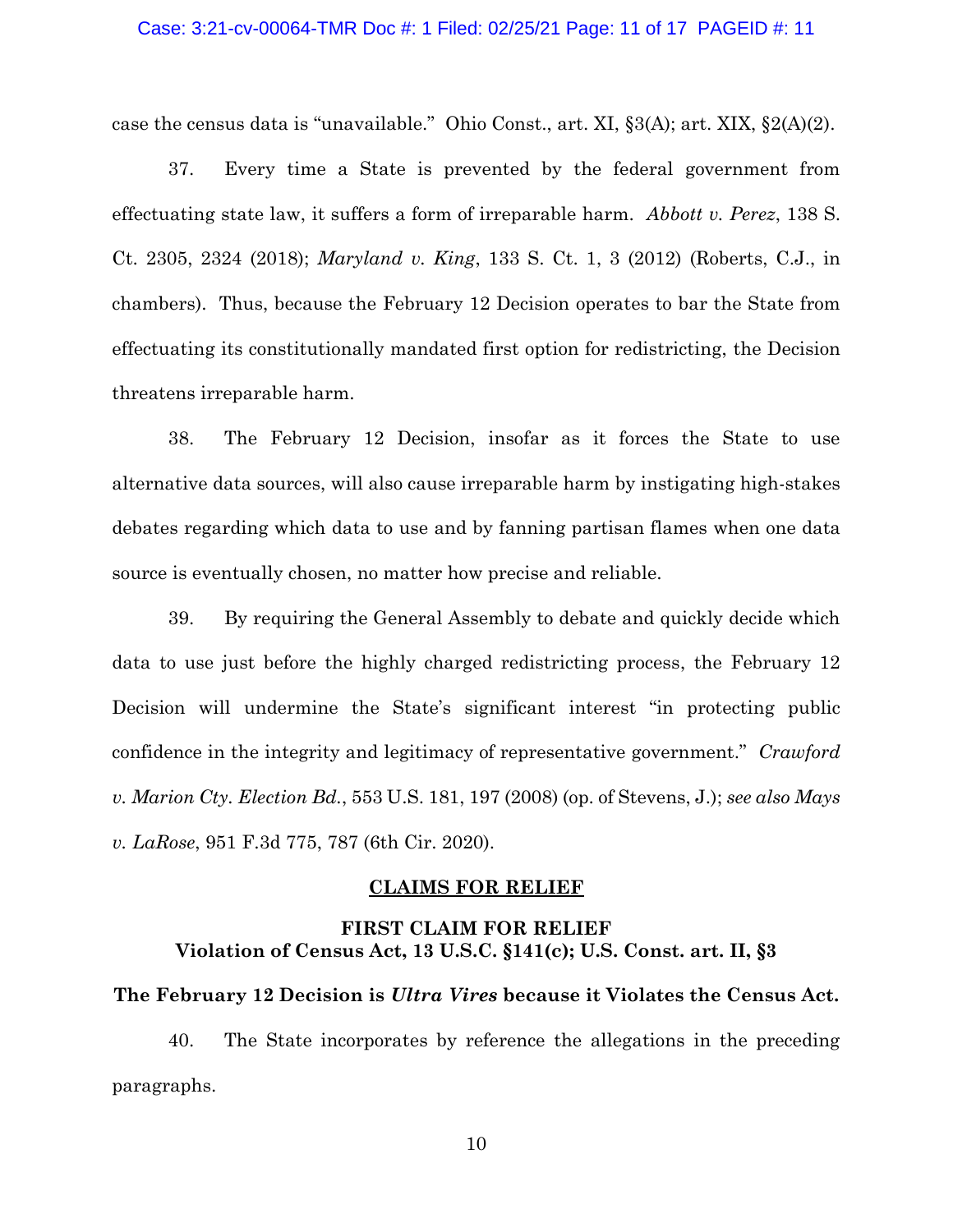#### Case: 3:21-cv-00064-TMR Doc #: 1 Filed: 02/25/21 Page: 12 of 17 PAGEID #: 12

41. In purporting to amend a congressionally prescribed deadline, the February 12 Decision conflicts with the Census Act, exceeds the defendants' statutory authority, and violates the Constitution's Take Care Clause, U.S. Const. art. II, §3.

42. Under the Census Act, the Secretary of Commerce, with the aid of the other defendants, is required to submit population data from the April 2020 decennial census to the States by March 31, 2021. 13 U.S.C. §141(c).

43. The Census Bureau has repeatedly acknowledged as much. On its website, it correctly refers to the March 31, 2021 deadline as a legal requirement. U.S. CENSUS BUREAU, *Redistricting File (Public Law 94-171) Dataset* (Feb. 3, 2011), https://www.census.gov/data/datasets/2010/dec/redistricting-file-pl-94-171.html.

44. Despite the plain text of the statute as well as the Census Bureau's concurring interpretation, the February 12 Decision replaces the Census Act's mandatory deadline with a new deadline of the defendants' own creation. The defendants have no legal authority to alter statutory mandates.

45. For these reasons, the February 12 Decision violates the Census Act, 13 U.S.C. §141(c), and must be enjoined under this Court's equitable power to "grant injunctive relief against" officials "who are violating, or planning to violate, federal law." *Armstrong v. Exceptional Child Ctr., Inc.*, 575 U.S. 320, 326–27 (2015).

## **SECOND CLAIM FOR RELIEF Violation of the Administrative Procedure Act, 5 U.S.C. §706**

## **The February 12 Decision is Not in Accordance with Law**

46. The State incorporates by reference the allegations of the preceding paragraphs.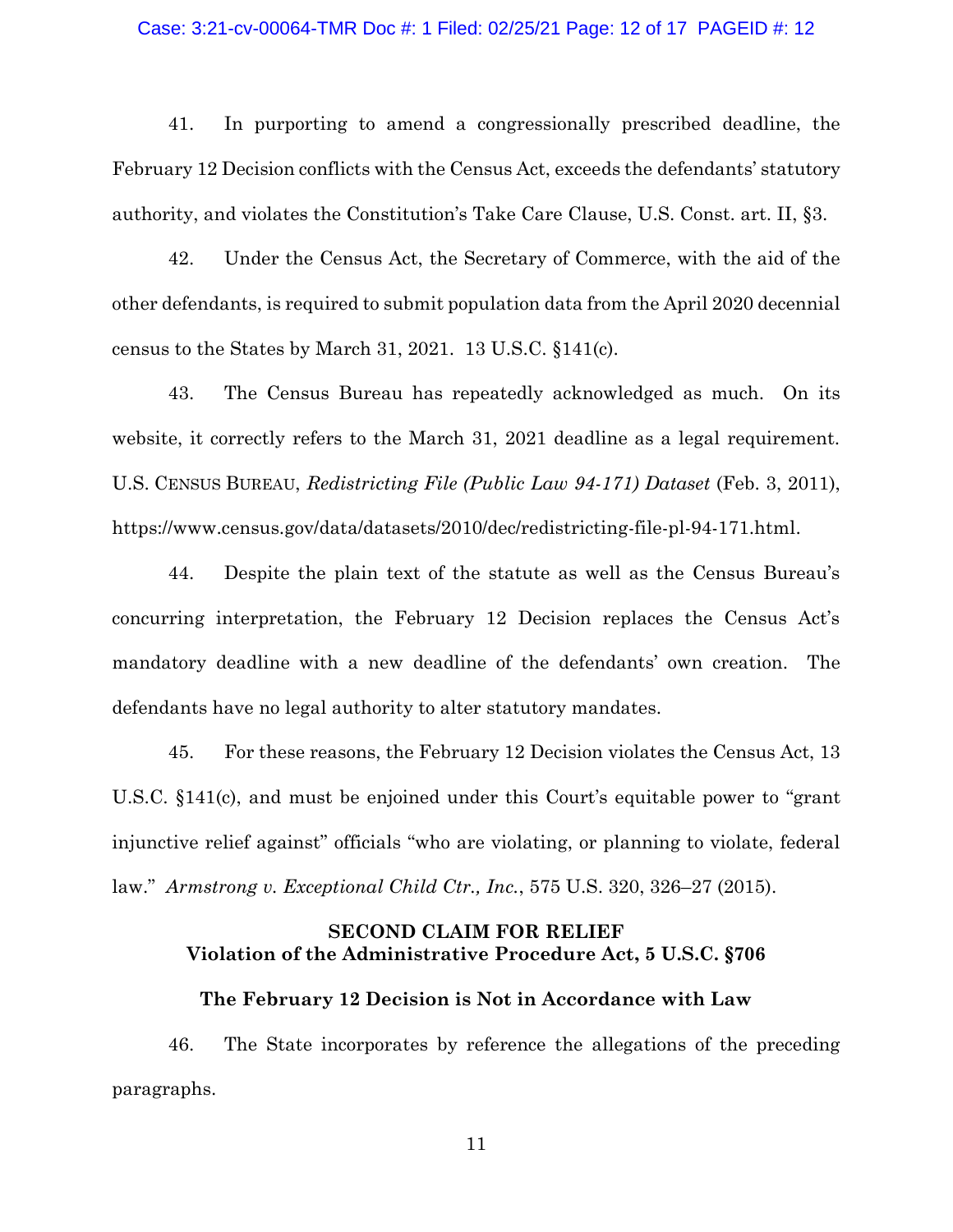### Case: 3:21-cv-00064-TMR Doc #: 1 Filed: 02/25/21 Page: 13 of 17 PAGEID #: 13

47. The APA requires this Court to hold unlawful and set aside any final agency action that is "not in accordance with law." 5 U.S.C. §706(2)(A).

48. The February 12 Decision is a final agency action.

49. The February 12 Decision is "not in accordance with law," *id*., because it contradicts, and purports to override, the congressionally imposed deadline of March 31.

50. For the reasons set out in paragraphs 41 through 44, the February 12 Decision must be vacated and "set aside" because it is "not in accordance with law," 5 U.S.C. §706(2)(A); it is "in excess of statutory jurisdiction, authority, or limitations, or short of statutory right," *id*., §706(2)(C); and it is "contrary to constitutional right, power, privilege, or immunity," *id*., §706(2)(B).

# **THIRD CLAIM FOR RELIEF Violation of the Administrative Procedure Act, 5 U.S.C. §706(2)(A)**

## **The February 12 Decision is Arbitrary and Capricious**

51. The State incorporates by reference the allegations of the preceding paragraphs.

52. The APA requires this Court to hold unlawful and set aside any final agency action that is "arbitrary, capricious, . . . or otherwise not in accordance with law." 5 U.S.C. §706(2)(A).

53. The February 12 Decision is arbitrary and capricious because the agency, in issuing it, "entirely failed to consider an important aspect of the problem, offered an explanation for its decision that runs counter to the evidence before the agency, or is so implausible that it could not be ascribed to a difference in view or the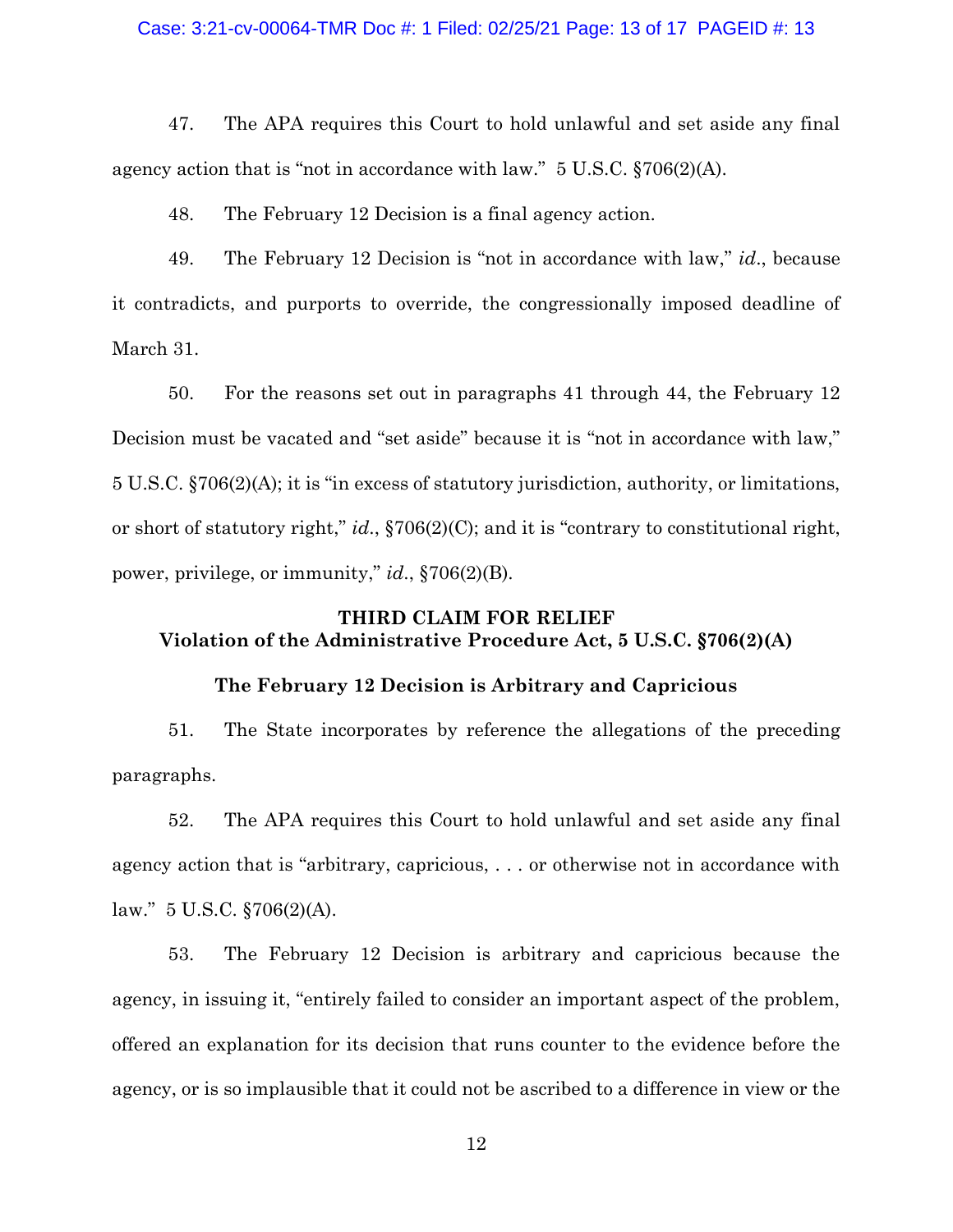#### Case: 3:21-cv-00064-TMR Doc #: 1 Filed: 02/25/21 Page: 14 of 17 PAGEID #: 14

product of agency expertise." *Motor Vehicles Mfrs. Ass'n. v. State Farm Mut. Auto. Ins. Co.*, 463 U.S. 29, 43 (1983). Under the February 12 Decision, and "[d]ifferent from previous censuses, the Census Bureau will deliver the data for all states at once, instead of on a flow basis." *Press Release: Census Bureau Statement on Redistricting Data Timeline*, U.S. CENSUS BUREAU (Feb. 12, 2021), http://bit.do/fNNHY. The Bureau claimed that this "single national delivery" would ensure "that the Census Bureau can provide accurate, high quality, and fit-for-use data in the least total amount of time to all states." James Whitehorne, *Timeline for Releasing Data*, U.S. CENSUS BUREAU (Feb. 12, 2021), http://bit.do/fNNHR. This response fails to address the fact that States have different redistricting deadlines of varying flexibility. Constitutionally prescribed deadlines like Ohio's, for example, are more inflexible and harder or impossible to change. There is no indication that the agency properly considered that problem, including by considering ways it might address the varying needs of different States, such as by prioritizing States with earlier and inflexible deadlines. The failure to think through that obvious and serious issue was arbitrary and capricious.

54. The February 12 Decision is additionally arbitrary and capricious because the agency failed to properly "assess whether there were reliance interests, determine whether they were significant, and weigh any such interests against competing policy concerns." *Dep't of Homeland Sec. v. Regents of the Univ. of Cal.*, 140 S. Ct. 1891, 1915 (2020). The agency failed to assess and weigh the varying degrees to which States relied on the March 31 deadline, and so failed to account for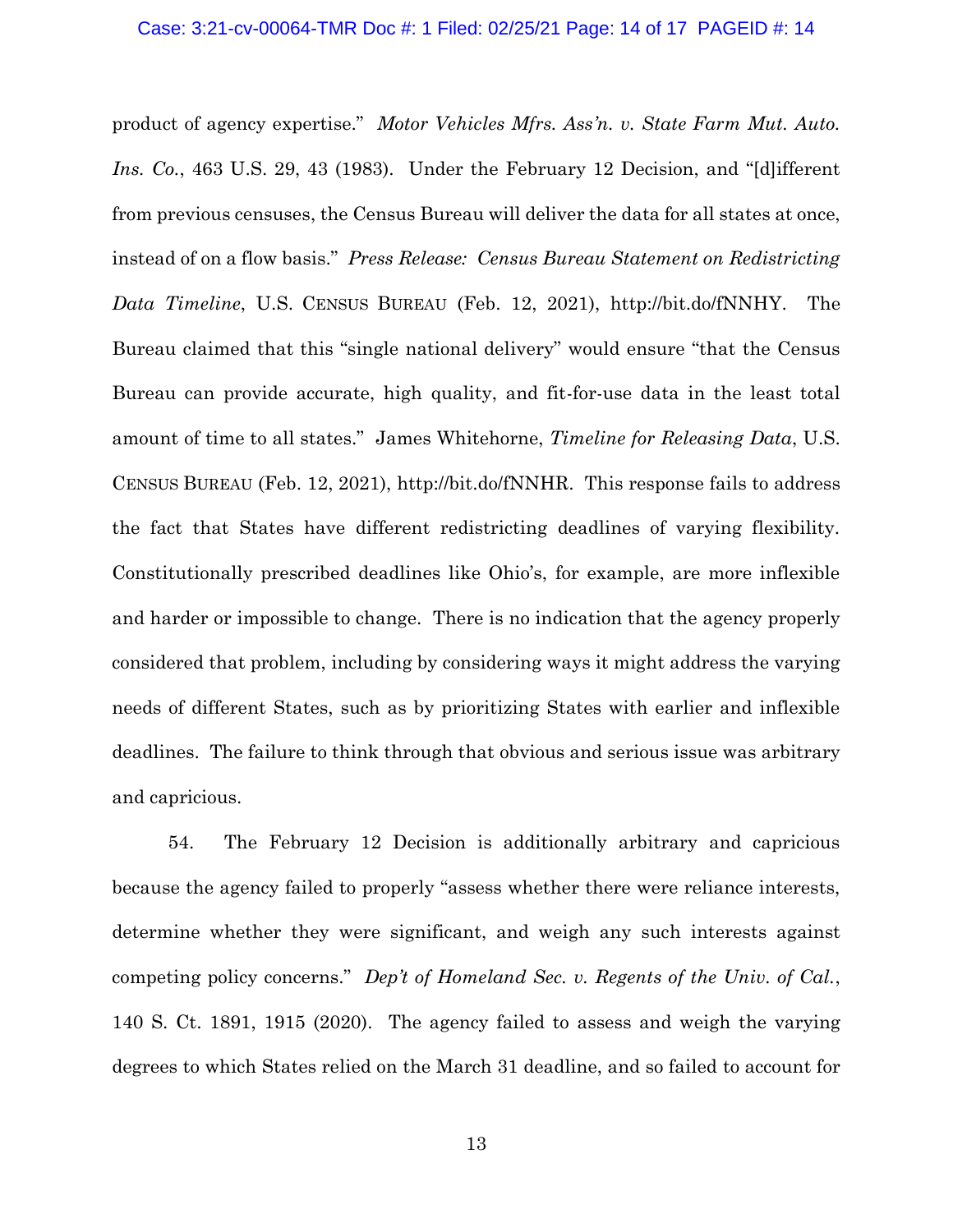#### Case: 3:21-cv-00064-TMR Doc #: 1 Filed: 02/25/21 Page: 15 of 17 PAGEID #: 15

significant reliance interests in deciding to release all the data at once long after the March 31 deadline.

55. For this reason and others, the February 12 Decisions must be vacated and "set aside" as "arbitrary, capricious, an abuse of discretion, or otherwise not in accordance with law." 5 U.S.C. §706(2)(A).

## **FOURTH CLAIM FOR RELIEF Entitlement to a writ of mandamus under 28 U.S.C. §1361**

56. "The district courts shall have original jurisdiction of any action in the nature of mandamus to compel an officer or employee of the United States or any agency thereof to perform a duty owed to the plaintiff." 28 U.S.C. §1361.

57. A court may grant a writ of mandamus to a plaintiff who has "exhausted all other avenues of relief" for enforcing "a clear nondiscretionary duty" that the defendant owes to it, *Heckler v. Ringer*, 466 U.S. 602, 616 (1984), and if issuance of the writ is "appropriate under the circumstances," *Cheney v. United States Dist. Court*, 542 U.S. 367, 381 (2004).

58. If the Court determines the State is not entitled to an injunction, the State has no other avenue of relief to keep the Secretary from breaching a clear nondiscretionary duty.

59. The Secretary's failure to act in a timely fashion will cause the irreparable harms as discussed above, and issuance of "the writ is appropriate under the circumstances." *Cheney*, 542 U.S. at 381.

60. Therefore, if the Court determines that the State is unable to obtain injunctive relief, the Court should issue a writ of mandamus requiring the Secretary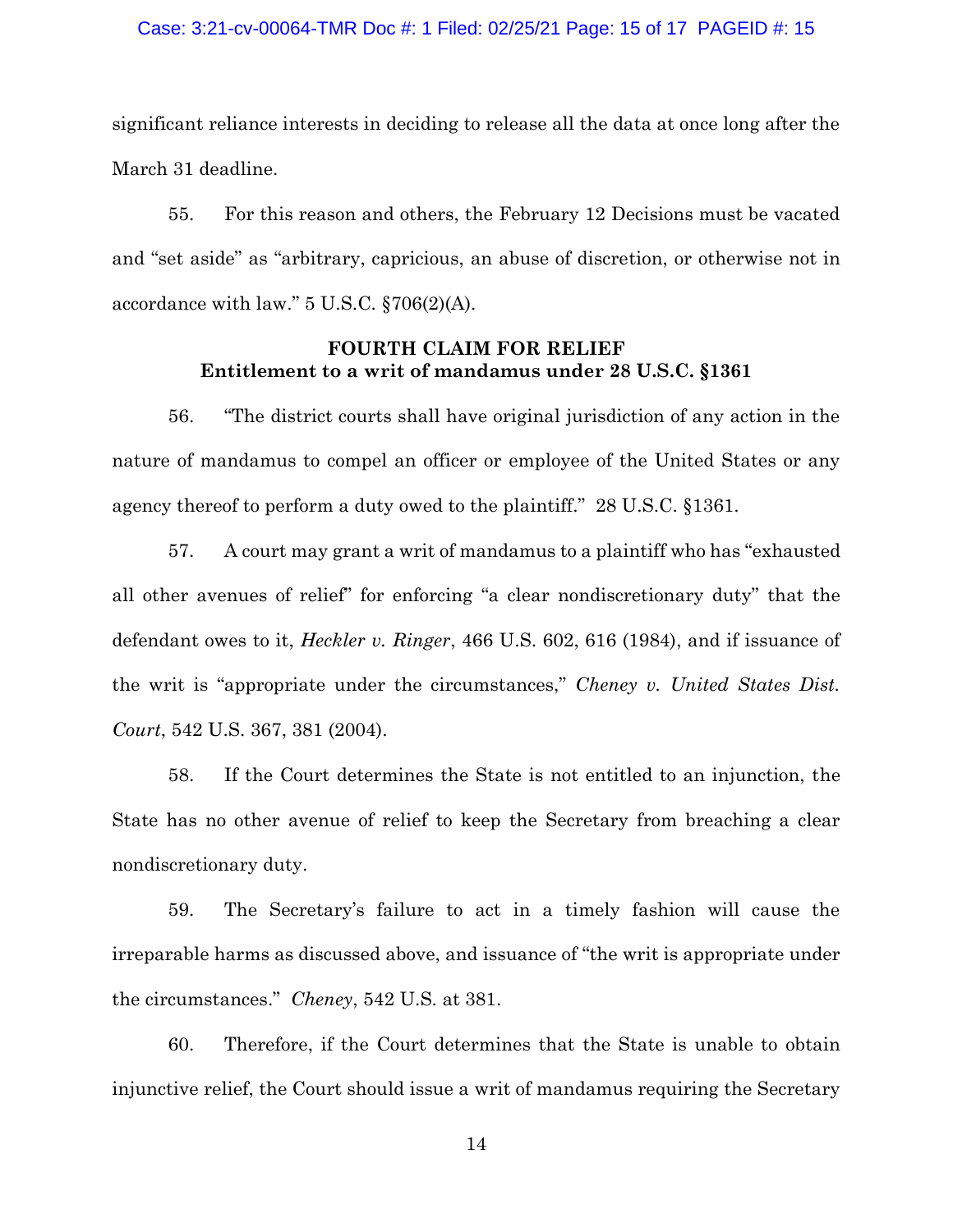to comply with the March 31 deadline imposed by §141(c).

## **PRAYER FOR RELIEF**

- 61. The State requests that this Court:
	- a. Declare that the February 12 Decision violates the Census Act, 13 U.S.C. §141(c), and that the February 12 Decision is arbitrary and capricious or otherwise not in accordance with law in violation of the Administrative Procedure Act, 5 U.S.C. §706(2)(A).
	- b. Vacate the February 12 Decision that delays the release of redistricting data to the States.
	- c. Enjoin the defendants from implementing the February 12 Decision and from failing to fulfill their statutory duties under 13 U.S.C. §141(c) by March 31, 2021—or, alternatively, enjoin the defendants from delaying the release of data beyond the earliest possible date this Court determines equitable and that will allow the State to use the redistricting data during the redistricting process.
	- d. Issue a writ of mandamus requiring the timely sharing of redistricting data by March 31, 2021, as required by 13 U.S.C.  $§141(c)$ .